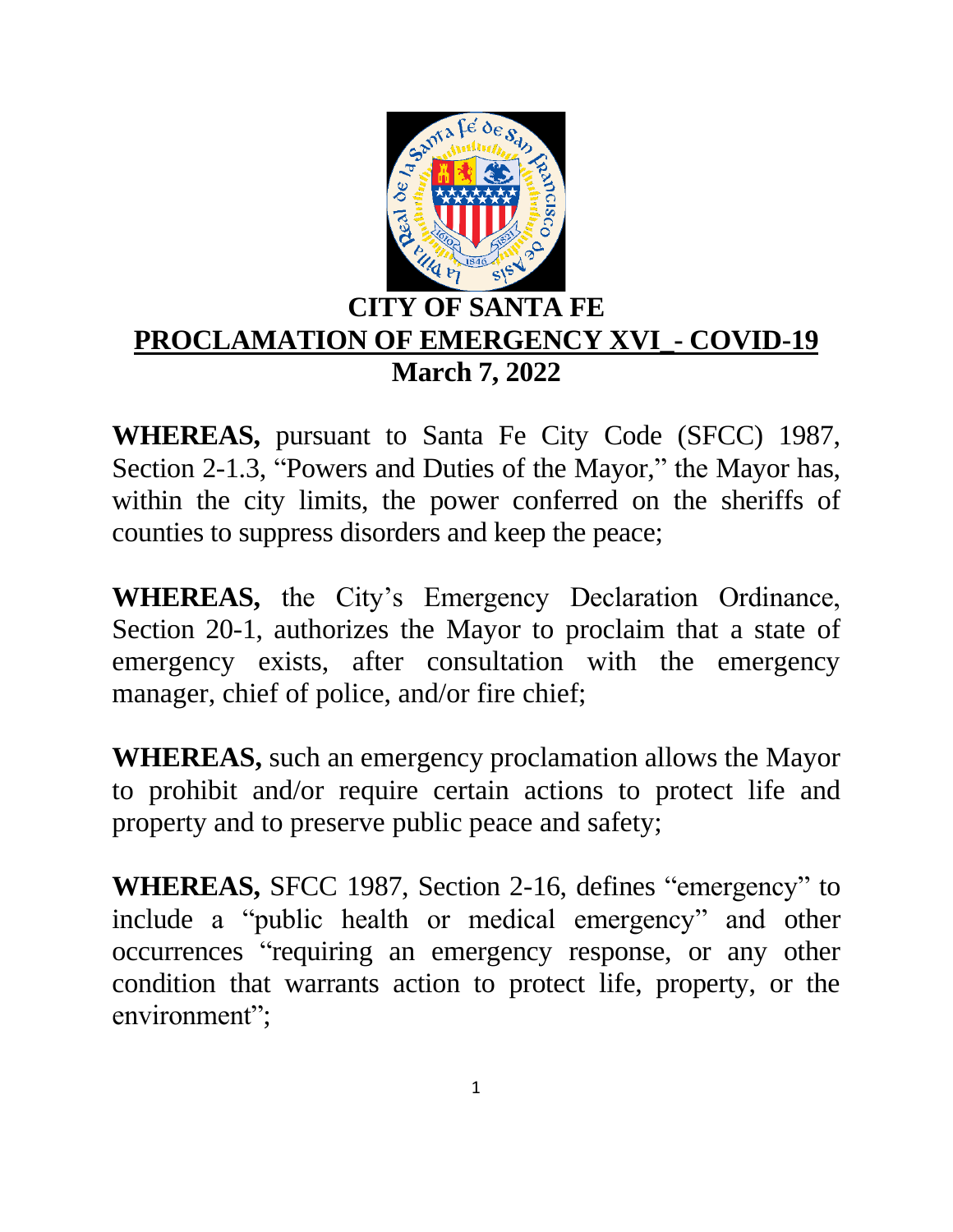**WHEREAS,** the public health emergency due to the Coronavirus Disease 2019 (referred to as "COVID-19") declared by the United States Department of Health and Human Services Secretary and New Mexico Department of Health continues and evolves;

**WHEREAS,** the spread of COVID-19 in New Mexico and the City of Santa Fe continues to threaten the health of residents and visitors and negatively impacts the social, emotional, and overall quality of life of the residents of Santa Fe;

**WHEREAS,** according to NMDOH data, there are a growing number of COVID-19 cases in New Mexico, including 27,790 cases and 248 deaths in Santa Fe County as of March 6, 2022;

**WHEREAS,** according to the Center for Disease Control (CDC), https://covid.cdc.gov/covid-data-tracker/#variant-proportions, the Omicron variant of the COVID-19 virus has quickly become the primary variant nationwide and in the region that includes New Mexico:

**WHEREAS,** according to the CDC, COVID-19 vaccines continue to protect people from being hospitalized or dying with COVID-19;

**WHEREAS**, the CDC continues to recommend that, in counties with "High" or "Substantial" contagion risk, vaccinated persons wear facial coverings inside;

**WHEREAS,** unvaccinated persons continue to face a significantly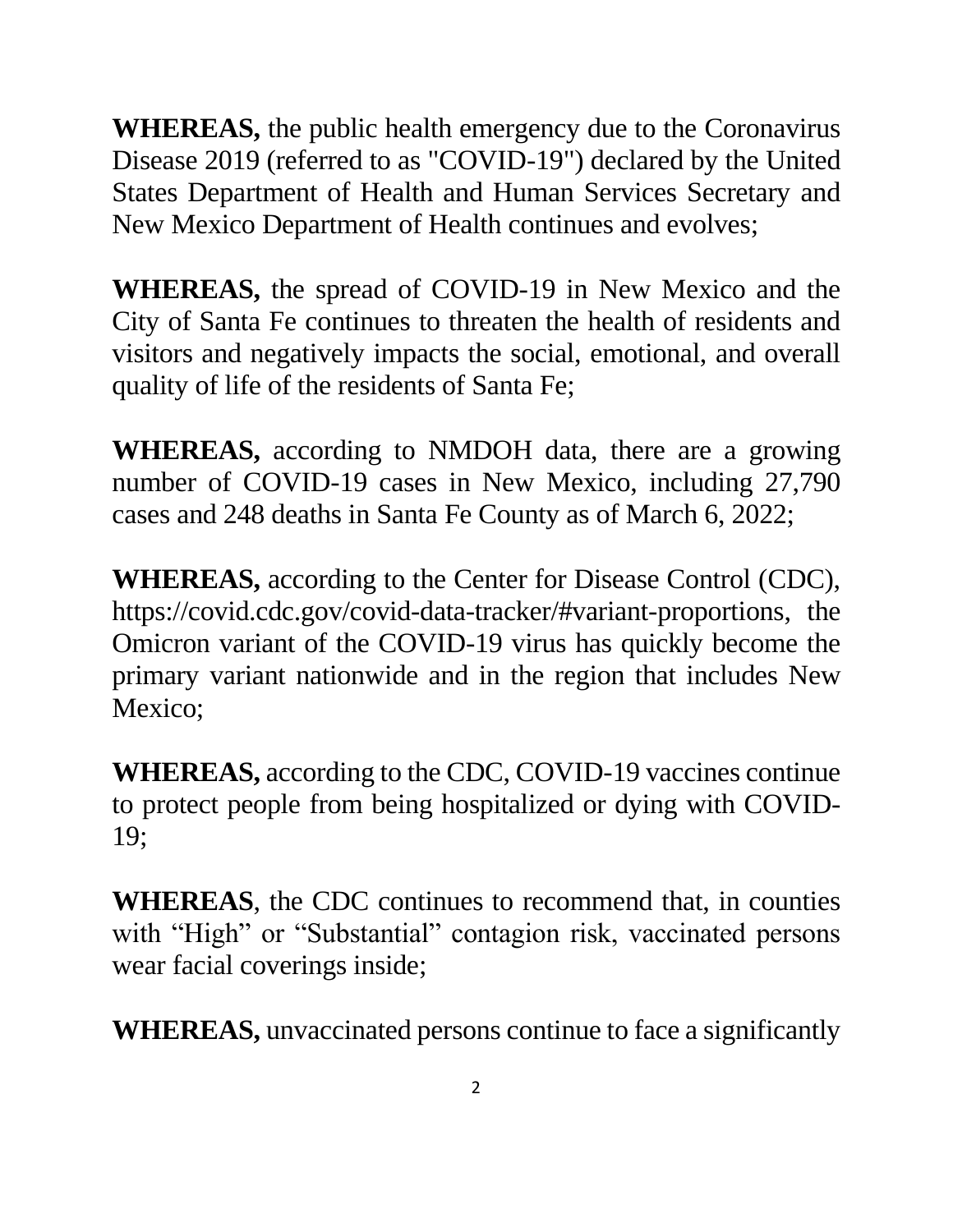higher risk of infection, hospitalization, and death, particularly in close-contact, indoor settings, and particularly when in closecontact with unvaccinated persons;

**WHEREAS,** according to CDC data, over eighty-seven percent (87.8%) of eligible Santa Fe residents over the age of 18 have completed a vaccination series, and ninety-five percent (95%) have had at least one shot;

**WHEREAS,** despite its high vaccination rate, Santa Fe County has a "High" transmission rate, based on the CDC's classifications and estimates of cases per 100,000 persons and test positivity rates<sup>1</sup>;

**WHEREAS,** COVID-19 has caused extreme social and economic hardships on the residents and businesses in Santa Fe, including access to safe, affordable rental housing;

**WHEREAS,** emergency relief funds are available from a number of sources for tenants who are behind on their rent and utilities payments, but the funds continue to be difficult to access for some residents who remain at risk of eviction due to the financial impacts of the pandemic;

**WHEREAS,** credible research by local organizations, personal experiences of local residents, and data and trends from across the country indicate that a large number of Santa Fe renter households

 $\overline{a}$ <sup>1</sup> https://cv.nmhealth.org/2022/01/19/new-mexico-covid-19-update-21305-new-casestotaling-420192/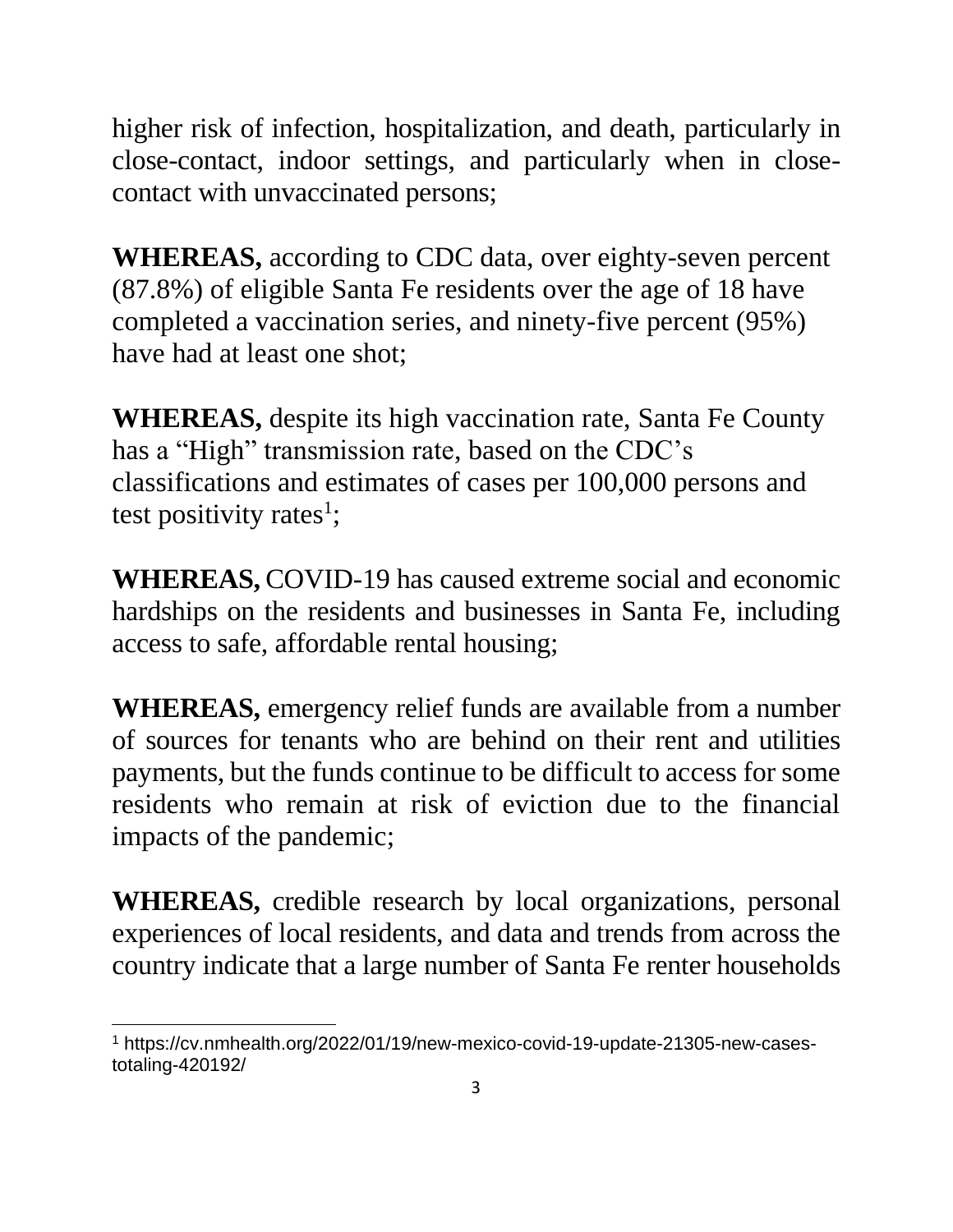are facing eviction in Santa Fe;

**WHEREAS,** New Mexico Supreme Court's Order placing a moratorium on evictions based on non-payment of rent is scheduled to expire sometime in March, although the exact date is uncertain;

**WHEREAS,** the uncertainty of the expiration date of the Supreme Court's order makes it difficult for residents facing eviction to plan next steps;

**WHEREAS,** City's Utilities Department works with residents who need to set up a payment plan in order to avoid water shutoffs;

**WHEREAS,** according to the City's public safety officials, there has been a spike in the number and severity of behavioral health (substance use disorder and mental health) episodes in Santa Fe attributable to the stress and emotional suffering caused by COVID-19;

**WHEREAS,** Proclamation XV expired at noon today, March, 7, 2022; and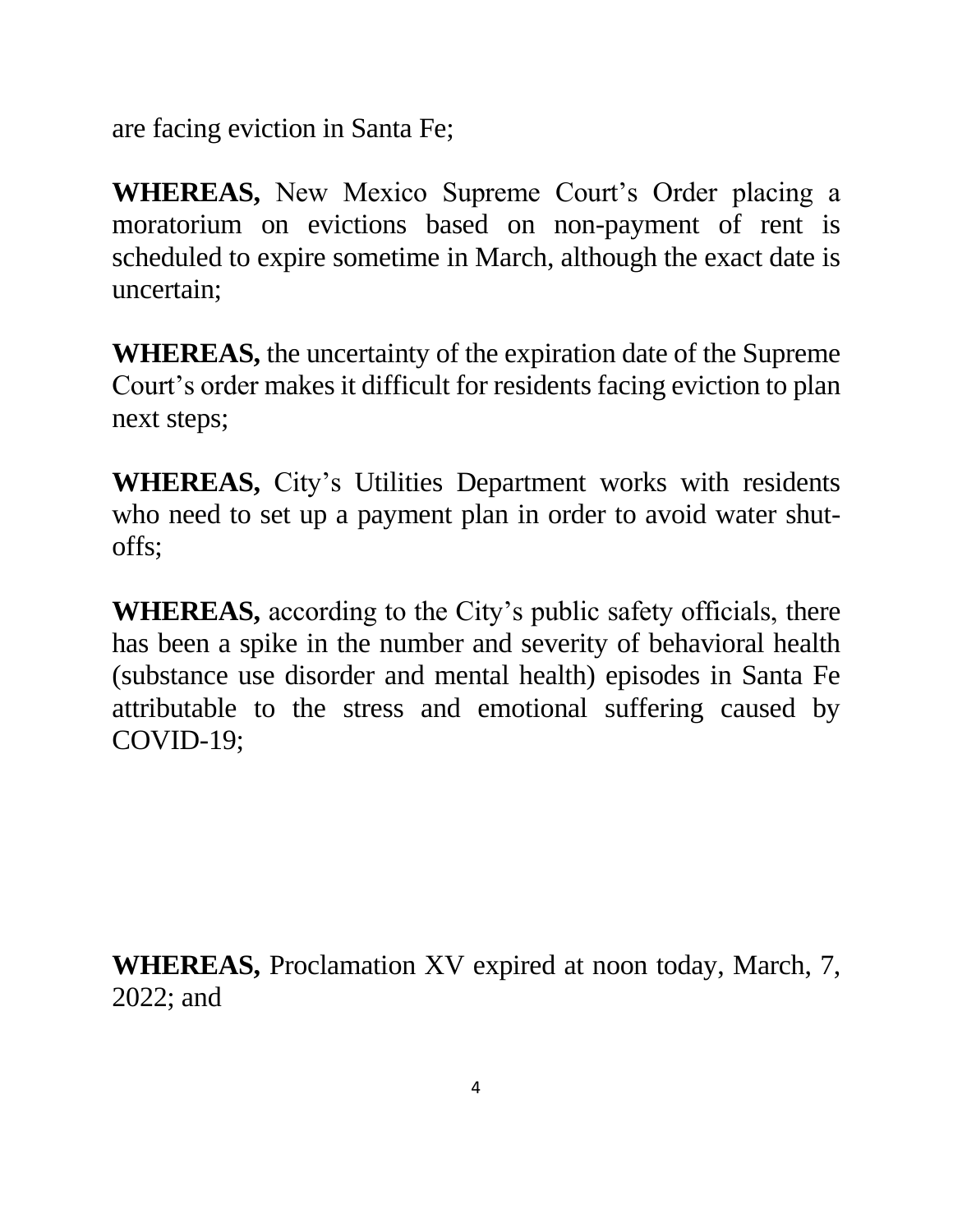**WHEREAS,** certain orders I previously issued remain necessary to protect life and property and preserve the public peace and safety of the people of Santa Fe; other orders I previously issued require updating to address the continuing pandemic; and certain new orders will improve the City of Santa Fe's pace of recovery from, and limit the harm caused by, the pandemic.

**THEREFORE,** I, ALAN M. WEBBER, Mayor of the City of Santa Fe, New Mexico, hereby declare, that a public health emergency continues to exist in the City. As a result, events have caused and are causing danger of injury or damage to persons and property within the city. I hereby invoke all Section 2-1.3, and Sections 20-1.2 through 20-1.5 of the Santa Fe City Code of 1987, to preserve the peace and order in the City of Santa Fe.

In particular, I take the following actions:

# **I. I order the following:**

a. City facilities shall accommodate public use while maintaining the applicable COVID-Safe Practices (CSPs) and when such use is not difficult or impossible with regards to in-person public meetings;

b. The City Manager shall address the public health emergency by

i. increasing the level of in-person City services and access to facilities to the extent that is possible in a safety-conscious manner, including a transition back to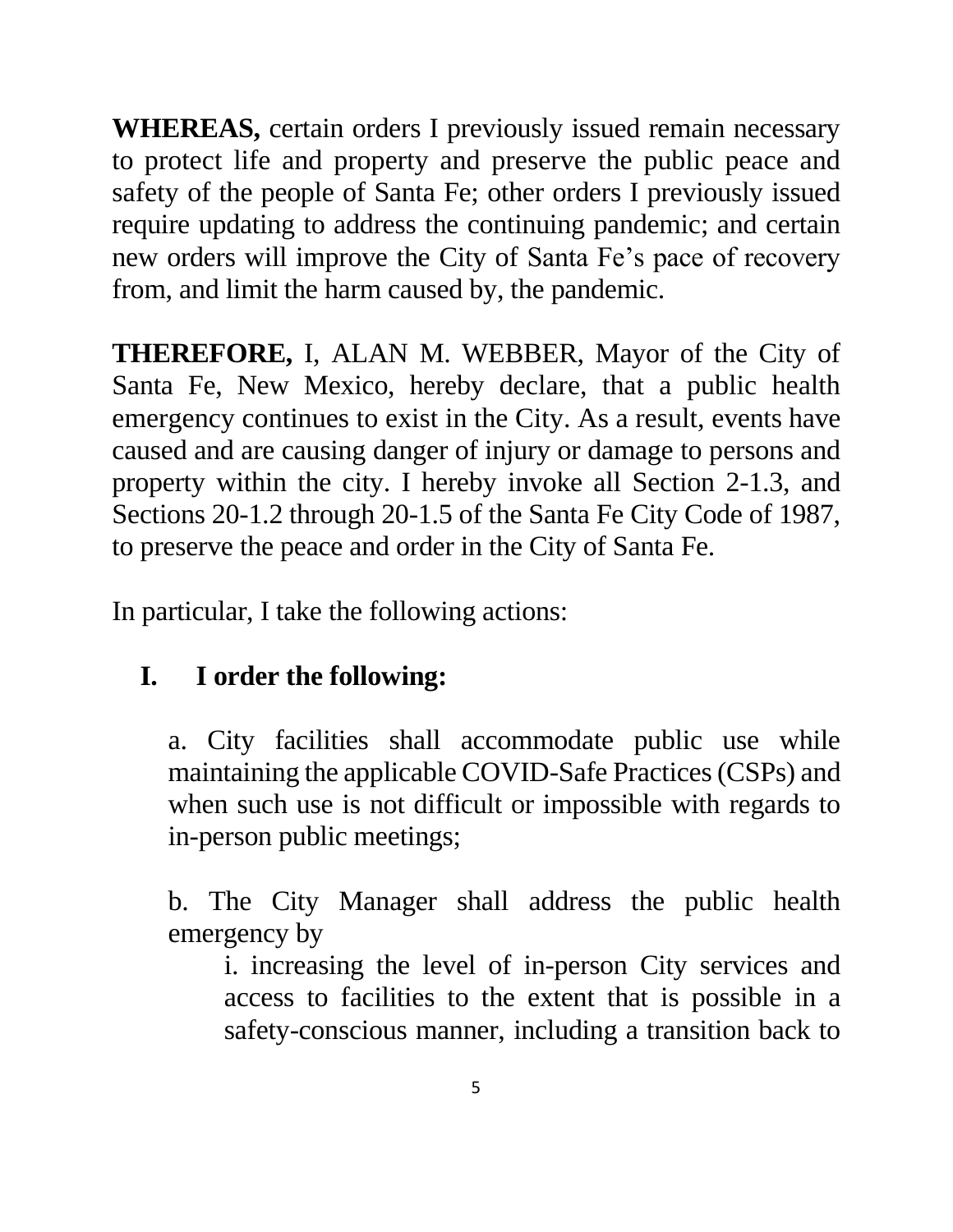public meetings in person when it is no longer difficult or impossible to do so;

ii. directing City employees, as applicable, to perform emergency functions;

iii. proposing a new strategy to replace the existing encampment policy, a strategy designed in furtherance of the Built for Zero initiative to eliminate chronic homelessness, providing for the well-being of those experiencing homelessness and facilitating their access to services, while also addressing the safety and wellbeing of neighborhoods;

iv. work with the Utilities and Finance Departments to facilitate utility customers' access to emergency relief funds;

v. work with the Human Resources Department in reviewing and updating, as appropriate, the policies regarding COVID-19 Safe Practices for City employees and policies for in-person work and telework for staff; and

vi. maintaining the conditions of employment for vacant positions to include maintaining "up-to-date" vaccination status for COVID-19 for new employees, meaning obtaining the vaccines and boosters recommended by the CDC; and

vii. authorizing five (5) days of administrative leave for all employees for use for verified COVID-19 purposes, such as isolation or quarantine, pursuant to Personnel Rule 13.60(A); and

viii. encouraging employees and supervisors to watch for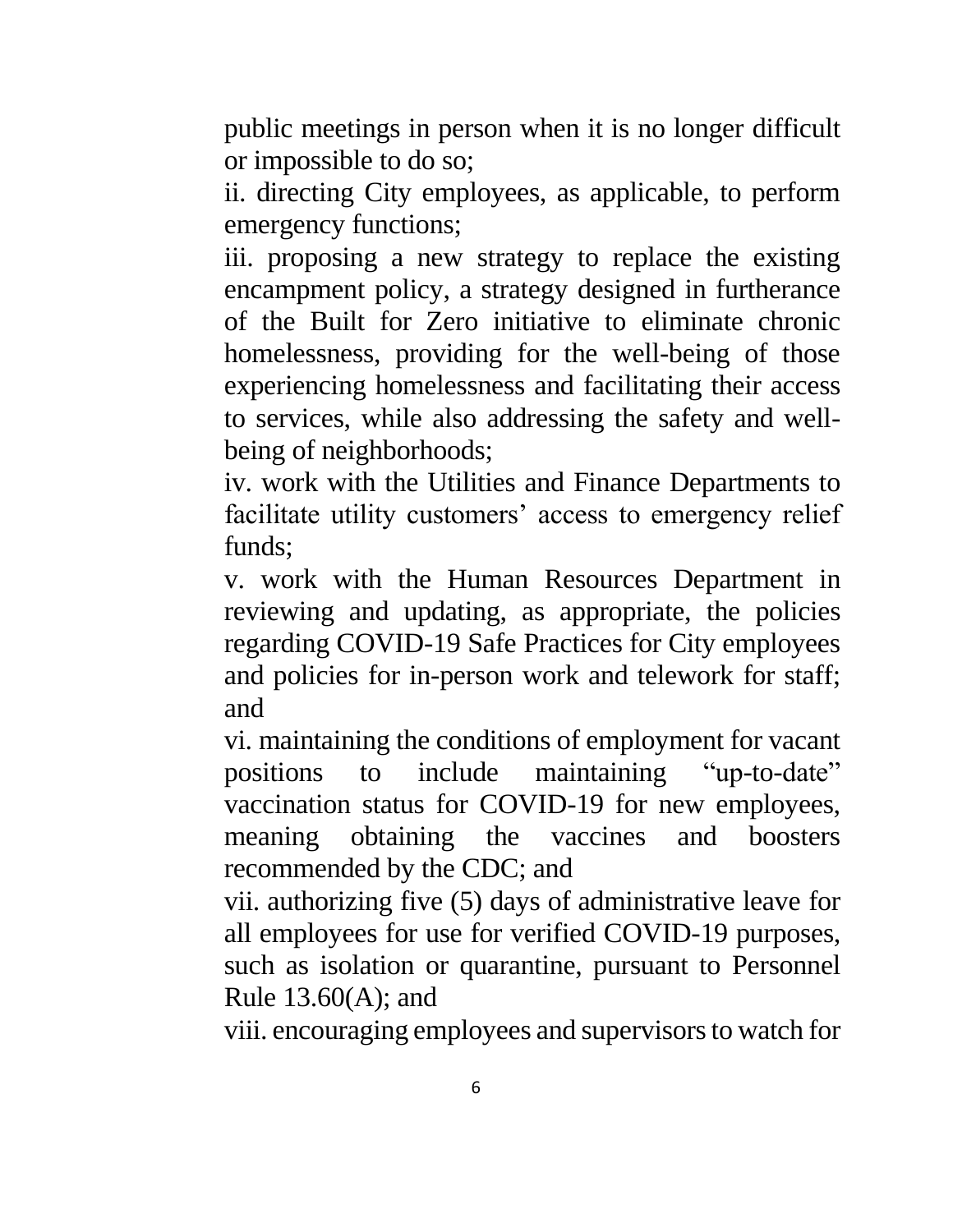symptoms in others and to encourage a culture in which employees reinforce to each other that they should not expose each other to infection;

c. Resources of the City shall be used to address the emergency as reasonably necessary, including the following:

- i. City employees must either
	- a. Provide documentation of their full COVID-19 vaccination, as defined by the CDC; or
	- b. Provide proof of a negative COVID-19 test on a weekly basis.

iv. All vaccination records and test results shall be submitted pursuant to guidance issued by the City Manager and shall be maintained as confidential.

v. Employees who refuse to abide by the above documentation and confidentiality requirements may be subject to disciplinary action.

d. Before entering City facilities, members of the public shall review the posted COVID-19 Screening Questions regarding their COVID-19 positivity risk. Entry into City buildings is prohibited if the answer to any of the following screening questions is yes:

i. Are you currently experiencing, or have you experienced in the past 5 days, fever of 100.4 degrees or greater, cough, shortness of breath or difficulty breathing, sore throat, new loss of taste or smell, chills, body aches, nausea, diarrhea, or vomiting?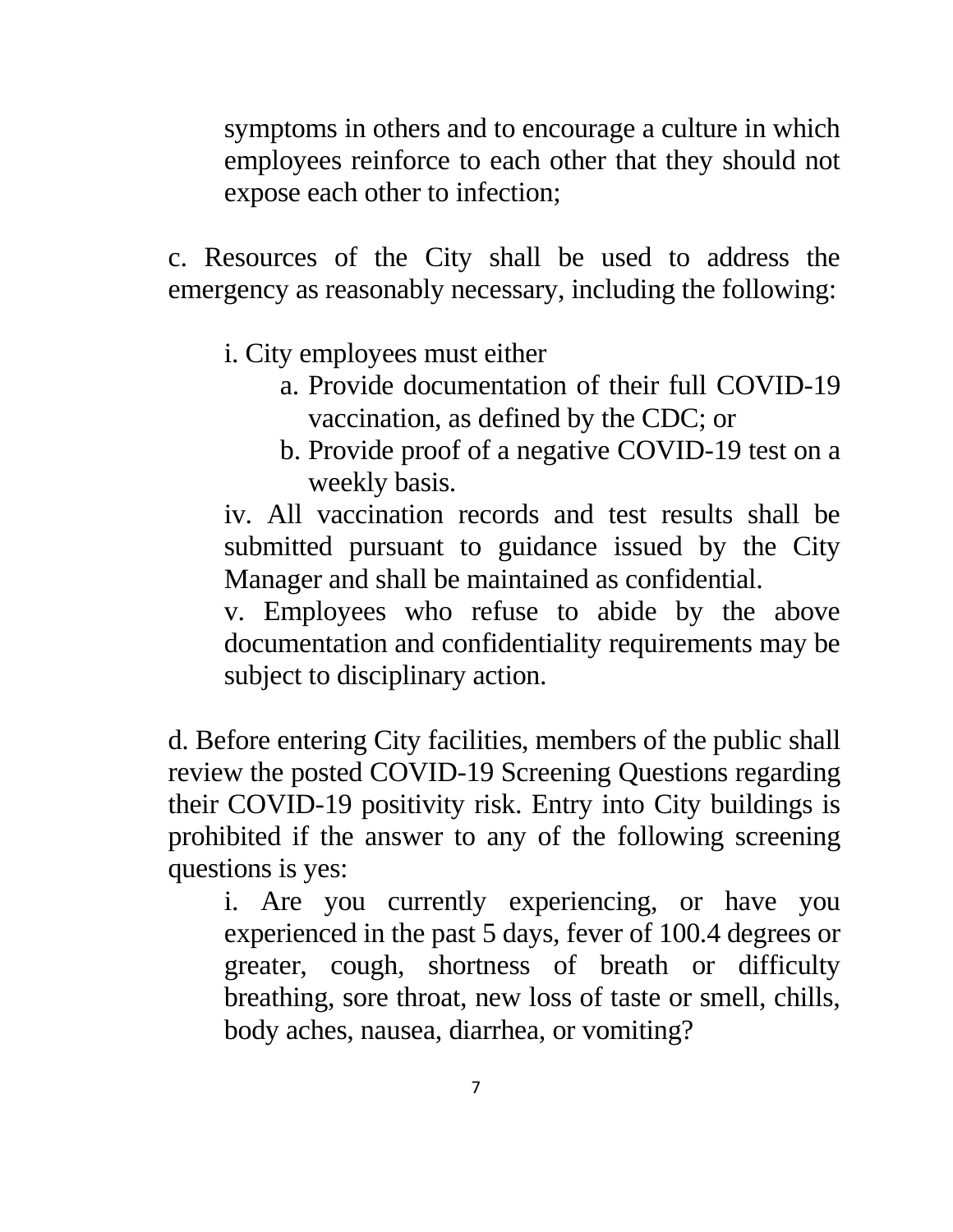ii. In the past 5 days, have you had close contact with anyone that you know had COVID-19 or COVID-like symptoms? "Close contact" includes being 6 feet or closer for more than 15 minutes, cumulatively, with the person in a 24-hour period;

iii. In the past 5 days, has a public health or medical professional told you to self-monitor, self-isolate, or selfquarantine because of concerns about COVID-19 infection?

e. Mayor Pro-Tem Signe Lindell, City Manager John Blair, and Finance Director Mary McCoy are my substitute signatories for emergency obligation of funds during the pendency of the declared emergency;

f. The City Clerk shall accept electronic signatures, including scanned copies of hard-copy signature, on legal documents, including but not limited to contracts, property documents, ordinances, resolutions, etc., and shall attest to electronic signatures of the Mayor and City Manager or their designees, if submitted by the signatory through the signatory's email;

g. The City Attorney shall review proposals to amend the City's laws, including these emergency orders, to discourage housing instability and encourage landlords to collaborate with their tenants to improve housing stability;

h. Until the New Mexico Supreme Court lifts its injunction and to allow time for tenants to apply for and obtain relief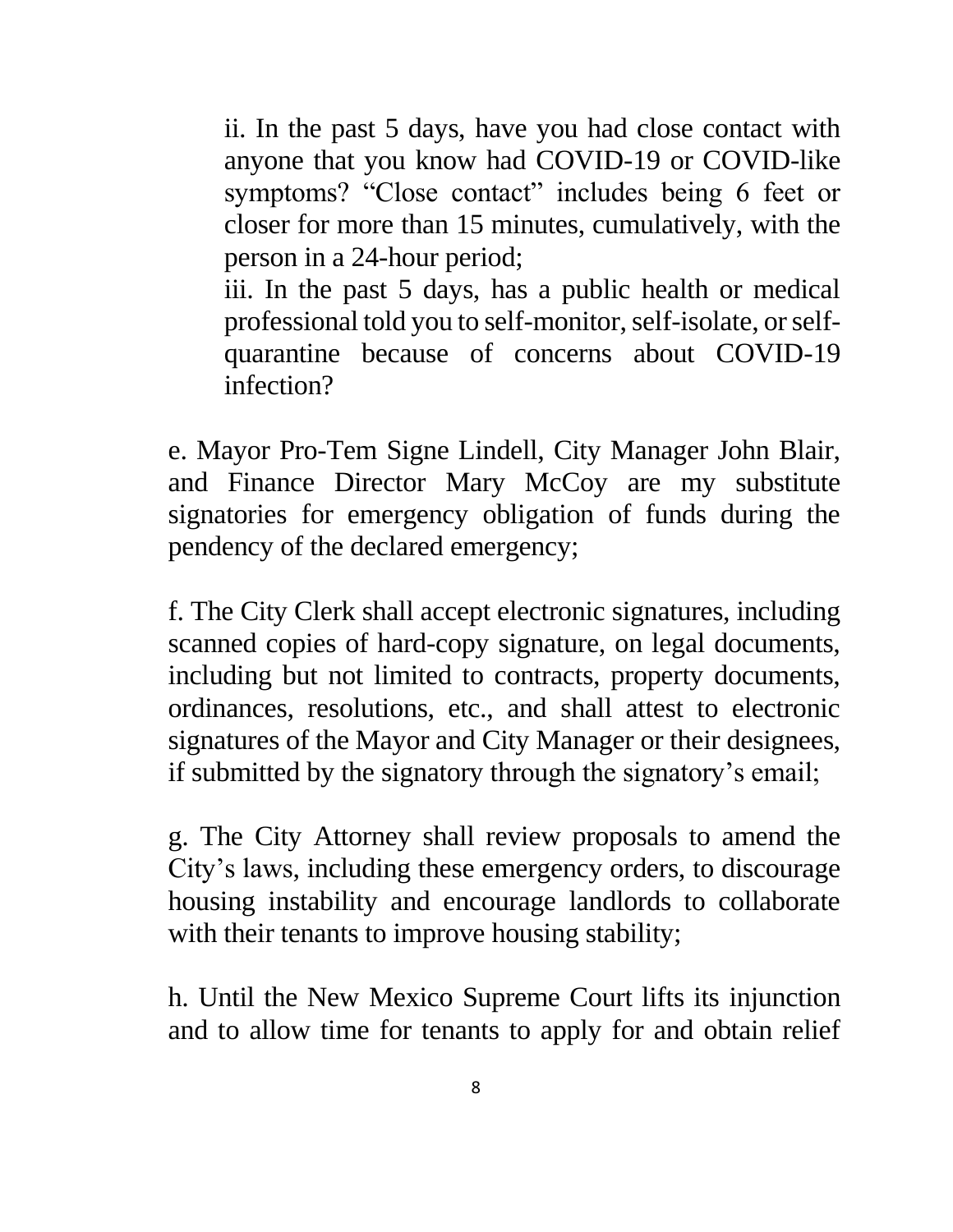funds, or until March 31, 2022, whichever date is later, landlords are prohibited from taking action towards evicting residential tenants who are unable to pay rent due to COVID-19. This order does not seek to change the obligation of a tenant to pay rent and strongly encourages landlords and tenants to seek relief funds and landlords and tenants to discuss of payment plans;

i. The moratorium on water shut-offs will continue in order to allow customers the opportunity to seek a payment plan and/or relief funds, and to allow the Utilities Department to facilitate customers' access to relief funds, while charges will continue to accrue and be owed;

j. Businesses and non-profits shall comply with the Stateissued CSPs to the extent applicable, which are accessible online: [https://cv.nmhealth.org/covid-safe-practices/;](https://cv.nmhealth.org/covid-safe-practices/) and

k. Employers shall not retaliate against employees for seeking to comply with CSPs, this Order, or CDC guidance, advocating that their place of business follow CSPs, this Order or CDC guidance, or reporting non-compliance with this Order or CDC guidance.

**II. Further, based on the recommendations of the Centers for Disease Control, National Institutes of Health, and other governmental, medical, and public health experts, I strongly recommend the following precautions:** 

a. Wearing at least KN95 rated facial coverings in crowded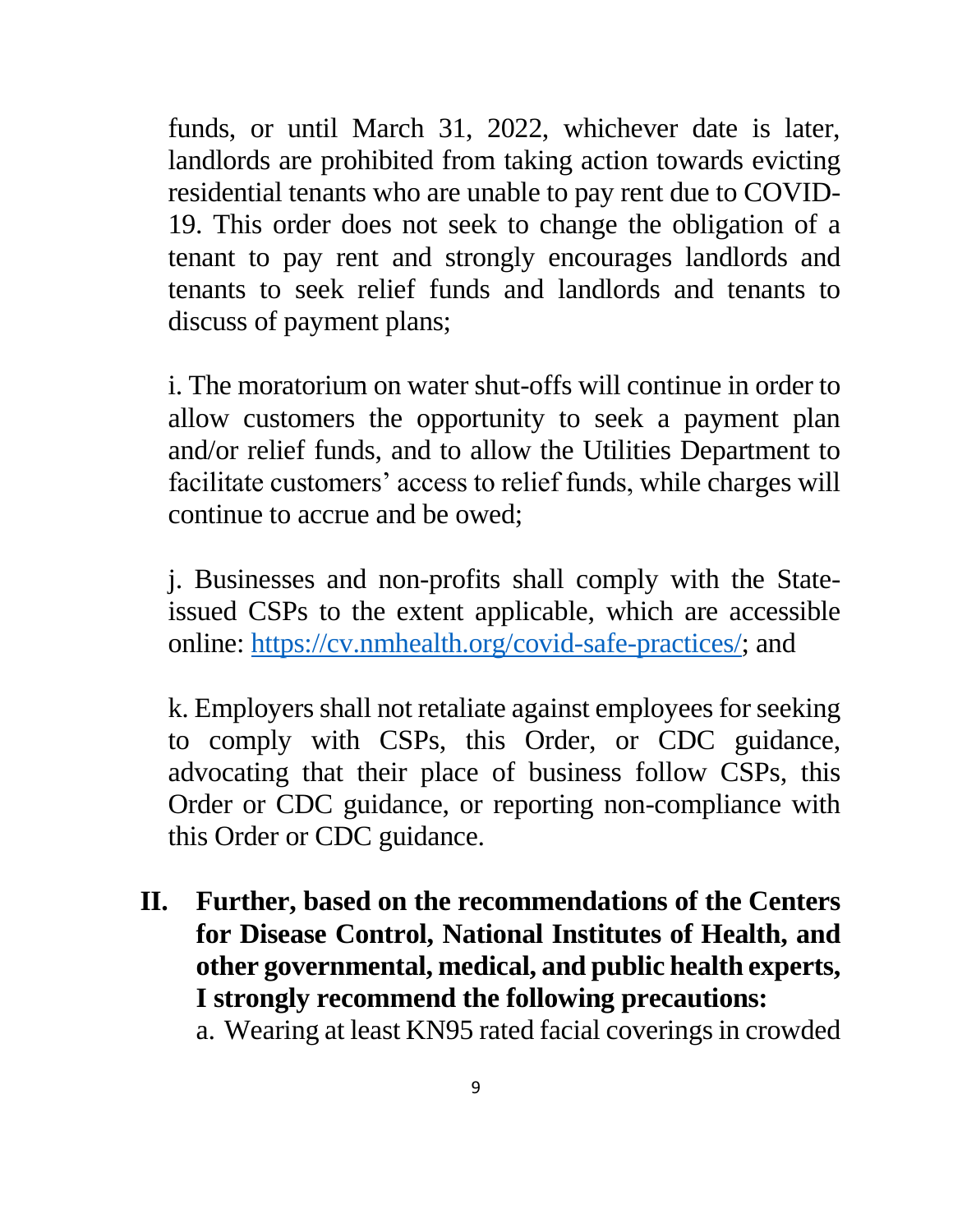indoor spaces and if you or members of your household are unvaccinated or immunocompromised; and

b. Local businesses and employers considering requiring proof of vaccination for admittance to venues such as restaurants, bars, entertainment spaces.

### **III. In addition, I advise residents and visitors to the City to take the following actions and/or precautions:**

- a. Obtain "up-to-date" vaccination against the COVID-19 virus, which includes all recommended booster vaccinations. Available locations for vaccination are posted on [https://cvvaccine.nmhealth.org;](https://cvvaccine.nmhealth.org/)
- b. Seek relief funds for overdue rent and utilities payments. Available sources include the following:
	- i. For rent and/or mortgage assistance, from the following sources:
		- 1. For renters, the Emergency Rental Assistance Program:<https://www.renthelpnm.org/>; and
		- 2. For homeowners, the State of New Mexico Mortgage Finance Authority: [https://portal.neighborlysoftware.com/NEW](https://portal.neighborlysoftware.com/NEWMEXICOHOMEOWNERASSISTANCEFUND/Participant) [MEXICOHOMEOWNERASSISTANCEFU](https://portal.neighborlysoftware.com/NEWMEXICOHOMEOWNERASSISTANCEFUND/Participant) [ND/Participant,](https://portal.neighborlysoftware.com/NEWMEXICOHOMEOWNERASSISTANCEFUND/Participant) 505-308-4206, 866-488- 0498, or [housingassistance@housingnm.org](mailto:housingassistance@housingnm.org)
	- ii. For assistance with utilities payments, the following organizations have resources: Rent Help NM (linked above with rental assistance sources), Adelante Santa Fe Public Schools, Connect, St.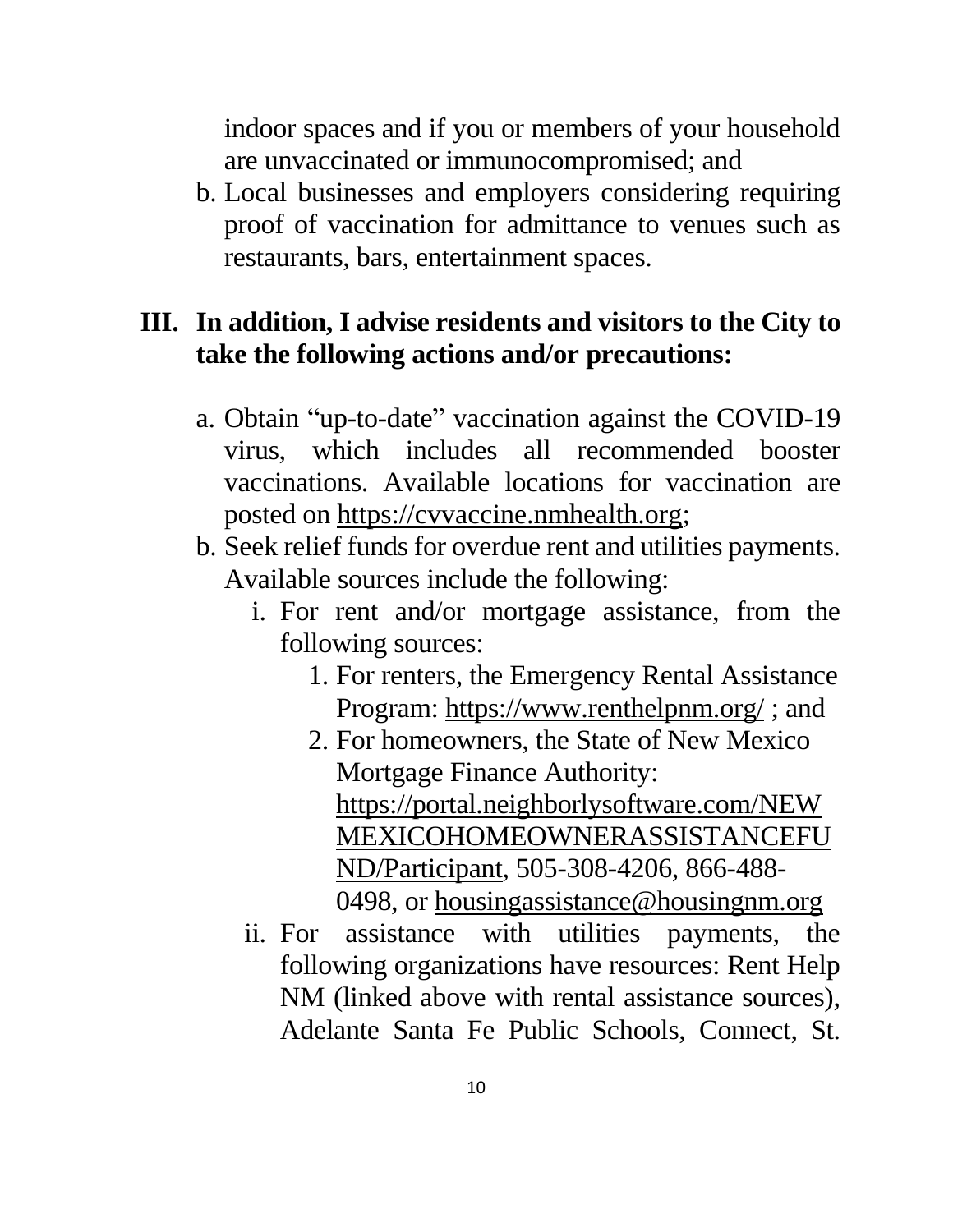Bede's Episcopal Church, St. Vincent de Paul, The Cathedral Basilica of St. Francis of Assisi, Help New Mexico, Life Link, Our Lady of Guadalupe Church, Income Support Division, Salvation Army, Communities in Schools New Mexico, and Westminster Presbyterian Church;

- c. For utilities payments that are overdue to the City, set up a payment plan by calling Utility Billing's main number 505-955-4333 and selecting option "2";
- d. Avoid contact with people who are sick;
- e. If you are unvaccinated,
	- i. Seek "up to date" vaccination as the best protection against serious illness, hospitalization, and death;
	- ii. If you cannot get vaccinated, practice "social distancing", by maintain six (6) feet between yourself and others;
	- iii. Avoid large indoor gatherings; and
- f. Follow CSPs for individuals as best practices evolve.

## **IV. I also encourage the following:**

- a. Landlords should work with their tenants to obtain the maximum relief funds available for past-due rental payments;
- b. Utilities should work with their customers to obtain the maximum relief funds available for past-due utilities bills;
- c. Event planners should seek testing and vaccinations for performers, vendors, and other traveling participants to the greatest extent possible, preferably vaccination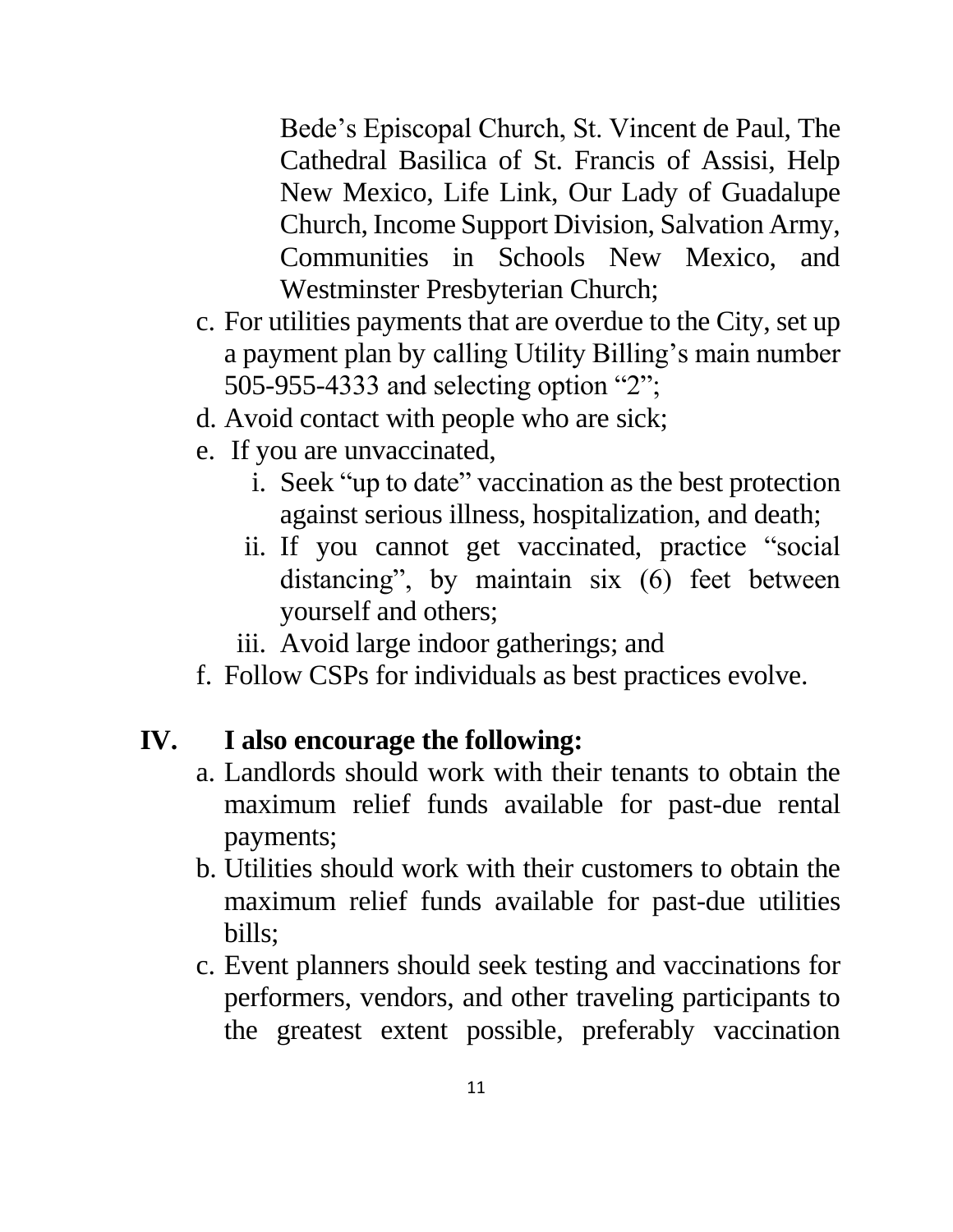before arrival and testing for unvaccinated participants;

- d. Local businesses should offer paid sick leave whenever feasible;
- e. Residents should sign up for "Alert Santa Fe" at [https://www.santafenm.gov/alertsantafe;](https://www.santafenm.gov/alertsantafe)
- f. Residents should register for the COVID-19 vaccine at [https://cvvaccine.nmhealth.org](https://cvvaccine.nmhealth.org/) and update their profile regularly;
- g. Residents and visitors should get tested when and if they have symptoms or know they have been exposed to someone with COVID-19;
- h. *Symptomatic persons* should isolate and obtain a "PCR" test at one of many local testing sites, searchable on the NMDOH website

[\(https://cvprovider.nmhealth.org/directory.html\)](https://cvprovider.nmhealth.org/directory.html); and

i. Residents should call 1-855-NMCRISIS (1-855-662- 7474) if they or someone they know is having a behavioral health (substance use disorder or mental health) crisis and need assistance.

#### **V. Effective Date**

I hereby declare that this Proclamation will become effective upon my signature and order the City Manager to disseminate the contents hereof to the public by appropriate news media and any other means at her disposal.

#### **VI. Term.**

This Proclamation of Emergency may be extended for such additional periods of time as determined necessary by